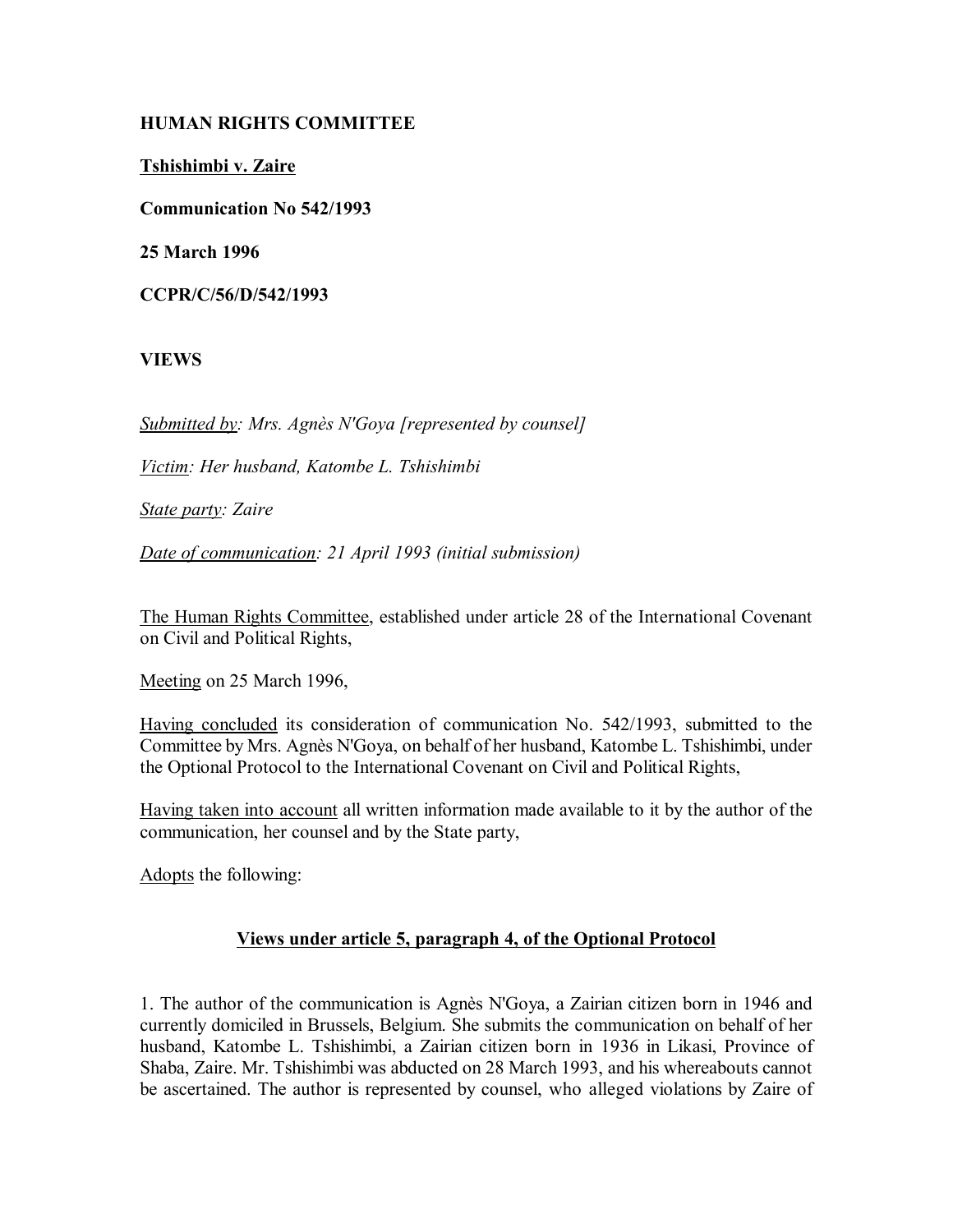articles 2, 3, 5, 7, 9, 12, paragraphs 1, 17, 18, 19, 20, paragraphs 2, and 25 of the International Covenant on Civil and Political Rights.

### Facts as presented by counsel

2.1 Katombe Tshishimbi is a career military officer. In 1973, he was stripped of all his functions and sentenced by a military tribunal to 10 years' imprisonment for his refusal to obey orders. The court's sentence was later reduced to four years, of which he spent two years in detention. On an unspecified subsequent date, he allegedly participated in a failed coup attempt against President Mobutu Sese Seko.

2.2 From the late 1970s onwards, Mr. Tshishimbi sympathized with the principal movement of the political opposition to President Mobutu, the Union for Democracy and Social Progress (Union pour la Démocratie et le Progrès Social - UDPS). After UDPS leader Etienne Tshisekedi had been nominated Prime Minister by the National Sovereign Conference (Conférence Nationale Souveraine - CNS) in 1992, he appointed Mr. Tshishimbi as his military adviser. It appears that Mr. Tshishimbi was used primarily as one of Mr. Tshisekedi's bodyguards.

2.3 Counsel recalls that after the Government of E. Tshisekedi took office, the Prime Minister, his Cabinet and his special advisers were subjected to constant surveillance, and at times harassment and bullying, from the military and especially members of the special presidential division (Division Spéciale Présidentielle - DSP), which generally remains loyal to President Mobutu. Detachments of DSP and paramilitary groups generally known as "owls" (Hiboux) circulating in unmarked vehicles have arbitrarily arrested opponents of the President, kidnapped them, extorted money, ransacked their homes, etc. It is submitted that anyone who openly supports the process of democratic reform in Zaire lives in constant insecurity, especially in Kinshasa.

2.4 It was in this context that Mr. Tshishimbi was abducted during the night of 28 March 1993; Belgian press reports of 6 April 1993 mention that he had been arrested ("aurait été arrêté"). The exact circumstances of his abduction, which occurred after he had left the residence of Mr. Tshisekedi for his home, remain unknown. After his abduction, his family, relatives and colleagues have remained without news from him. It was believed - as reported in Belgian newspaper reports of 21 April 1993 - that he is/was detained at the headquarters of the National Intelligence Service (SNIP), where ill-treatment of detainees is said to be common.

2.5 Counsel does not indicate whether any steps have been taken in Kinshasa to pursue domestic remedies in respect of the abduction of Mr. Tshishimbi. It is apparent, however, that counsel and Mrs. N'Goya consider the resort to such remedies to be futile, given in particular the absence of reliable information about the whereabouts of Mr. Tshishimbi.

# The complaint

3.1 It is submitted that the facts as described reveal violations by Zaire of articles 2, 3, 5, 7,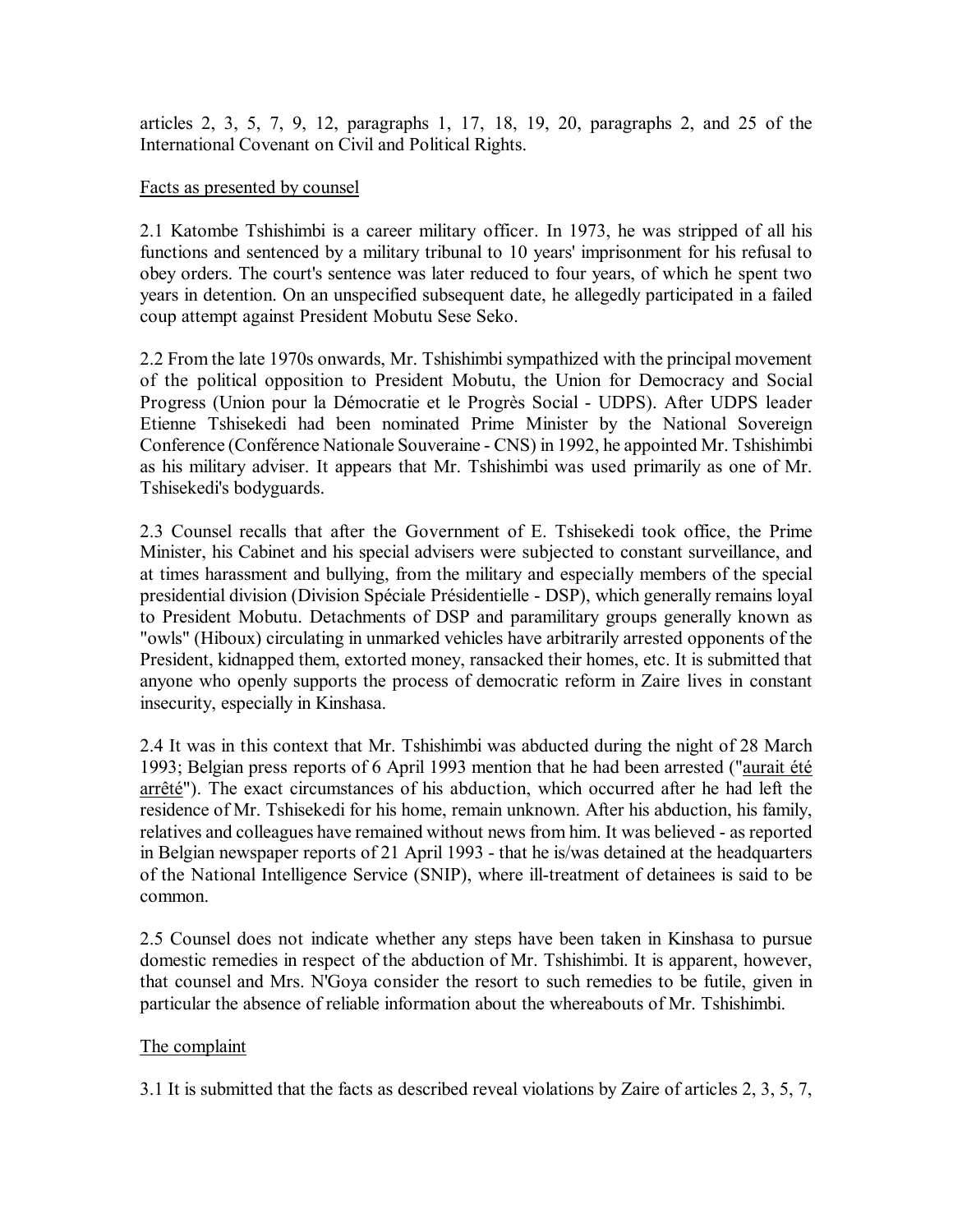9, 12, paragraphs 1, 17, 18, 19, 20, paragraphs 2, and 25 of the Covenant.

3.2 As the whereabouts of Mr. Tshishimbi remain unknown, counsel requests the application of interim measures of protection, pursuant to rule 86 of the Committee's rules of procedure.

### Admissibility considerations

4.1 On 21 May 1993, the communication was transmitted to the State party under rule 91 of the Committee's rules of procedure. The State party was requested to clarify the circumstances of Mr. Tshishimbi's abduction, to investigate the author's allegations and to provide information about Mr. Tshishimbi's whereabouts and state of health. Under rule 86 of the rules of procedure, the State party was further requested to avoid any action which might cause irreparable harm to the alleged victim.

4.2 The State party did not submit any information on the case within the imparted deadlines. On 11 November 1993, the file was retransmitted to the Zairian authorities, after a representative of the UDPS who had contacted the Committee's secretariat had expressed doubts about the reliability of postal communications between Switzerland and Zaire. No reply to the second transmittal of the file was received from the State party.

4.3 During its fifty-third session, the Committee considered the admissibility of the communication. It expressed concern at the absence of cooperation on the part of the State party; this was a matter of concern especially in the light of the request under rule 86 of the rules of procedure which had been issued by the Committee's Special Rapporteur for New Communications. In the circumstances, due weight had to be given to the author's allegations, to the extent that they were sufficiently substantiated.

4.4 It was uncontested that Mr. Tshishimbi had been apprehended and brought to an unknown location during the night of 28 March 1993. It had also transpired that no domestic remedies had been pursued in Zaire to secure his release. On the other hand, the State party had been requested to provide specific information about effective remedies available to the author in the circumstances of the case. In the absence of State party cooperation on the issue, and given Mr. Tshishimbi's situation, including the impossibility for his family to have access to him or to obtain reliable information about his whereabouts and state of health, the Committee was satisfied that it was not precluded by article 5, paragraph 2 (b), of the Optional Protocol from examining the communication.

4.5 Concerning the author's allegations under articles 3, 5, 12, paragraphs 1, 17, 18, 19, 20, paragraphs 2, and 25 of the Covenant, the Committee observed that they were general and unsubstantiated. Nothing in the file indicated that Mr. Tshishimbi had been subjected to arbitrary interference with his privacy (article 17), denied his freedom of conscience and religion (article 18), his right to freedom of expression (article 19) or his right to political participation (article 25). In this respect, therefore, no claim under the Optional Protocol had been advanced.

4.6 The Committee considered that the author's allegations under articles 7 and 9 could not,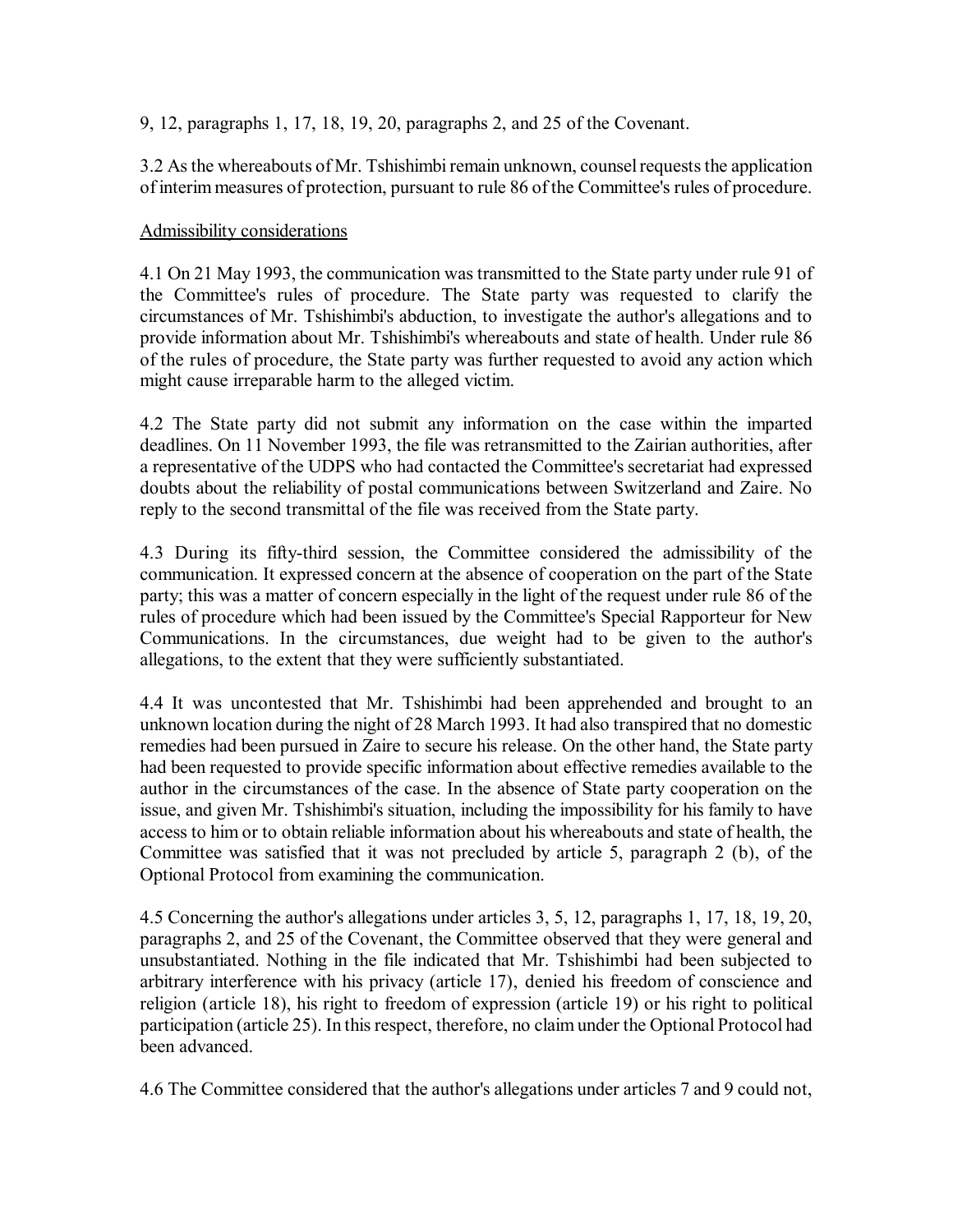given the circumstances of Mr. Tshishimbi's abduction, be further substantiated at that stage, and that they should be considered on their merits.

4.7 On 16 March 1995, therefore, the Committee declared the communication admissible in so far as it appeared to raise issues under articles 7 and 9 of the Covenant. It reiterated its request to the State party to provide detailed information on the whereabouts of Mr. Tshishimbi and to indicate whether he was covered by the terms of the amnesty announced by the State party's new Government in the summer of 1994.

#### Examination of the merits

5.1 The deadline for the State party's information and observations under article 4, paragraph 2, of the Optional Protocol expired on 9 November 1995. No information has been received from the State party, in spite of a reminder addressed to it on 27 November 1995.

5.2 The Committee must therefore consider the present communication in the light of the material made available to it by the author. It notes with serious concern the total absence of cooperation on the part of the State party. It is implicit in article 4, paragraph 2, of the Optional Protocol that a State party make available to the Committee, in good faith and within the imparted deadlines, all the information at its disposal. This the State party has failed to do, in spite of reminders addressed to it. It has further failed to react to the request for interim measures of protection formulated by the Committee's Special Rapporteur for New Communications in May 1993. As of 1 March 1996, no information on the fate of Mr. Tshishimbi had been forwarded to the Committee.

5.3 The author has alleged a violation of article 9 of the Covenant. While there is no evidence that Mr. Tshishimbi was actually arrested or detained during the night of 28 March 1993, the Committee recalls that the State party was requested, in the decision on admissibility, to clarify this issue; it has not done so.

5.4 The first sentence of article 9, paragraph 1, guarantees to everyone the right to liberty and security of person. In its prior jurisprudence, the Committee has held that this right may be invoked not only in the context of arrest and detention, and that an interpretation which would allow States parties to tolerate, condone or ignore threats made by persons in authority to the personal liberty and security of non-detained individuals within the State party's jurisdiction would render ineffective the guarantees of the Covenant.<sup>1</sup> In the circumstances of this case, the Committee concludes that the State party has failed to ensure Mr. Tshishimbi's right to liberty and security of person, in violation of article 9, paragraph 1, of the Covenant.

5.5 With regard to the claim under article 7, the Committee recalls that Mr. Tshishimbi was abducted under circumstances that have not been clarified and has had no contact with his family or, on the basis of the information available to the Committee, with the outside world since. Furthermore the State party has consistently ignored the Committee's requests for information regarding Mr. Tshishimbi's abduction and whereabouts. In the circumstances, the Committee concludes that the removal of the victim and the prevention of contact with